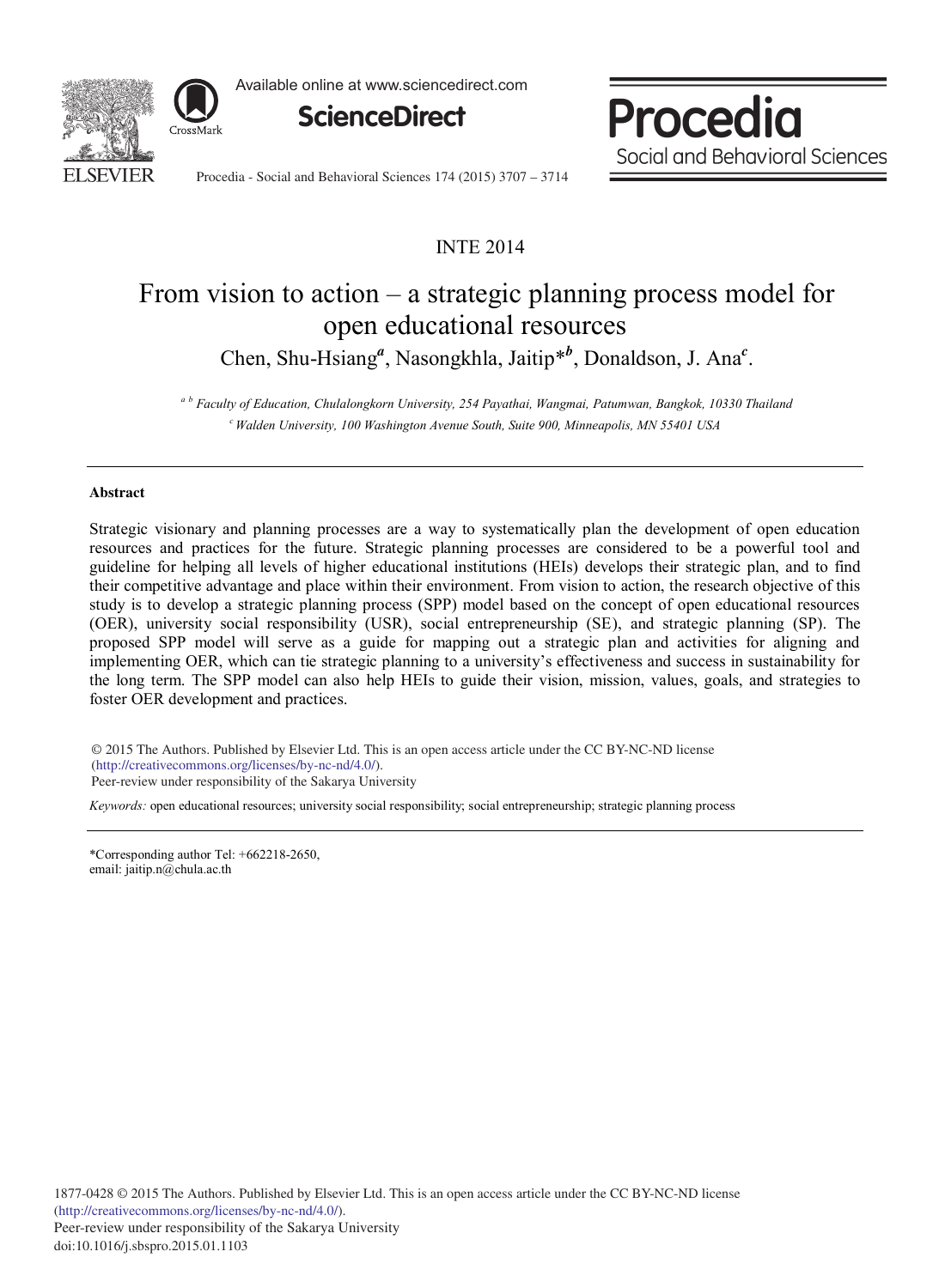#### **1. Introduction**

The Internet revolution has facilitated the concept of openness now more than ever. A number of current technologies support the paradigm of modern education in terms of creation, communication, and collaboration. In addition, technology has created many opportunities and opened people's minds in terms of sharing their knowledge (Zhao, 2012). The concept of openness plays an important role in driving educational innovation and transformation in a number of articles. The results of openness that are relevant to the current education movements were summarized by Weller (2012) as consisting of (1) open sources, (2) open educational resources, (3) open courses, (4) open research, (5) open data, and (6) open application program interfaces (APIs). Openness has been perceived as a catalyst for educational reformation and transformation (Wiley, 2006a; 2006b), and has allowed HEIs to implement the fundamental values of university-based education, and shift the focus from traditional lecturing to a more learner-centered approach (Wiley, 2006a; 2006b; Wiley, 2010; Wiley & Hilton III, 2009). Wiley and Hilton III (2009) proposed six ways that are critical for higher education institutions (HEIs) to recognize and understand the significance of openness. The six ways are (1) from analog to digital, (2) from tethered to mobile, (3) from isolated to connected, (4) from generic to personal, (5) from consumers to creators, (6) from closed to open. The authors further argue that HEIs should focus on their supersystem in four areas: (1) connectedness, (2) personalization, (3) participation, and (4) openness. Among these four areas, openness is the most pressing priority for HEIs because the culture of openness is a prerequisite to affordable, large-scale progress in the other three areas. Openness will manifest itself differently in different HEIs until it becomes part of the core organizational culture.

Previous studies have interpreted the meaning of openness in the relation to OER. The meanings of open and openness consists of rich and multidimensional approaches, and have been implemented in many ways that have affected every aspect of the creation of OER. For example, Foote (2005) defines four freedoms: (1) freedom to copy, (2) freedom to modify, (3) freedom to distribute, and (4) freedom to redistribute modified versions, whereas, Walker (2005) describes openness as being convenient, effective, affordable, sustainable, and available to every learner and educators worldwide. Daniel (2006) further states 4As: accessible, appropriate, accredited, and affordable as the meaning of open, while Wiley (2007; 2009; 2010a; 2010b) and Hilton III, Wiley, Stein, and Johnson (2010) propose a 4Rs openness framework: reuse, redistribute, revise, and remix as a new way to promote learning and sharing. Moreover, Yuan and Powell (2013) describe the concept of openness as offering opportunities for sharing ideas, connecting and collaborating among institutions, educators, and learners locally and internationally, and facilitating more meaningful engagement in teaching and learning. Accordingly, the impact of openness will require a new educational paradigm and new learning skills in the future.

OER is one example of an innovative approach to education because it opens up opportunities to create and share a wider array of educational resources among a greater diversity of global learners. Its trends and movements have become more prominent as not only a phenomenon but as a way of improving the quality of education. OERs have made global education into a potential reality for the first time in the 60 years since the Universal Declaration of Human Rights declared "everyone has the rights to education … education shall be directed to the full development of the human personality and to the lengthening of respect for human rights and fundamental freedoms" (United Nations, 1948, Article 26 as cited in). Furthermore, if "free and open access to opportunity is a basic human right… if educational materials can bring people out of poverty" (Caswell, Henson, Jensen, & Wiley, 2008, p. 10), then it is the right thing and a responsibility or obligation for individuals and institutions to open their minds and policies to share educational materials and information around the world.

OERs alone will not be sustainable on their own dimension. It has to combine concepts from different interdisciplinary areas such as education for sustainable development and business perspectives. Currently, many of OERs initiatives have made the effort to push for adoption as a next step. Policy and strategy regarding the promotion and sustainability of OERs have been discussed in many of reports. For example, UNESCO (2012) declared a Paris OER Declaration to move OERs development into a global scale. However, the support from global institutions regarding OERs policy and strategy development is still limited. Many of the questions and concerns regarding OERs development for the next decade still remain to be solved. These issues require serious consideration not only for individuals, but also for HEIs with respect to all human beings, their rights, and the roles they play within their personal and professional practices. Ideally, OERs will become another public service and practice that every HEI will provide to society. The implications and recommendations can be looked at from different angles of the growing OER movement for individual, institutional, and country contributions. It is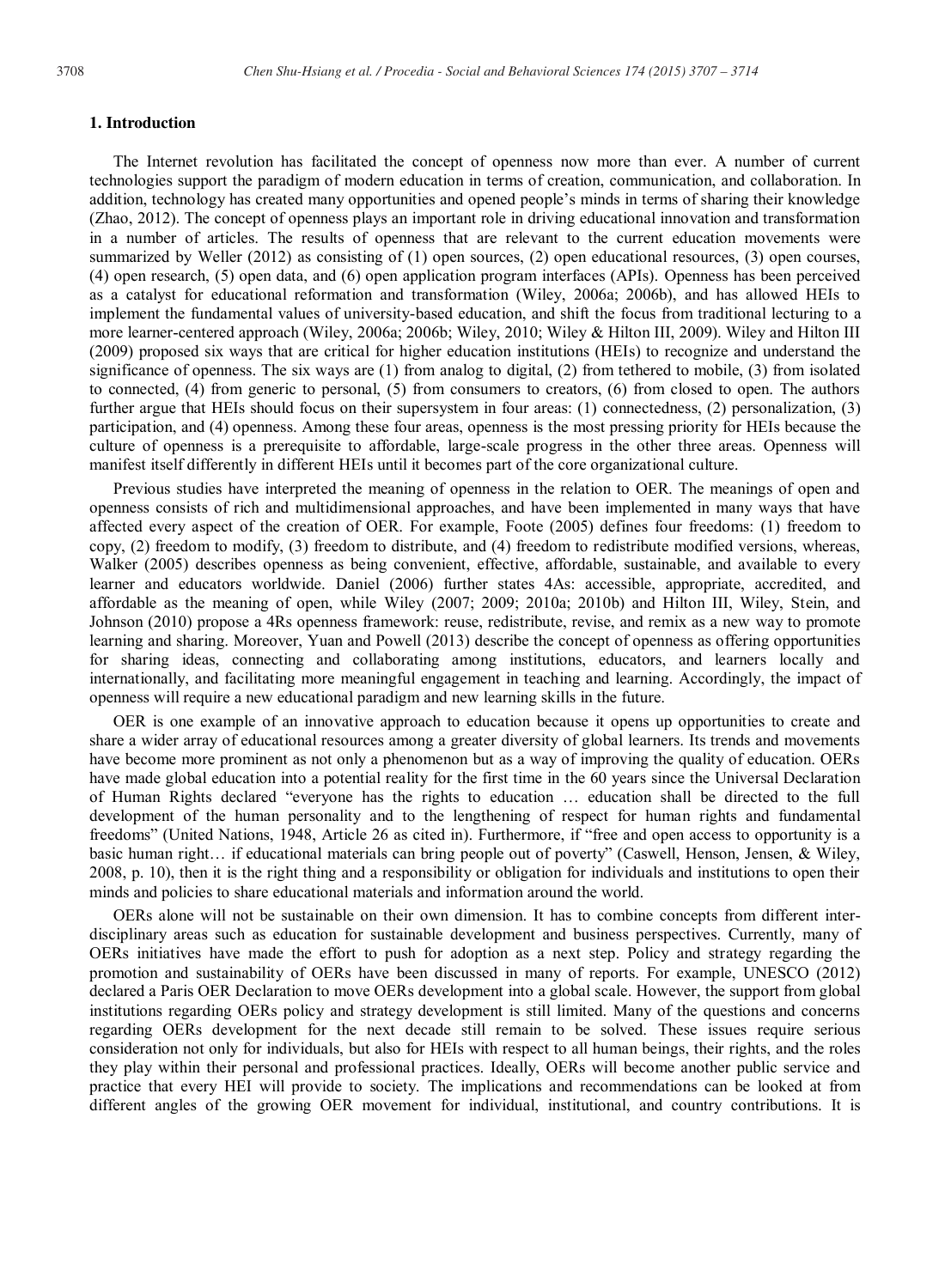important to also look at the policy and strategic plan for promoting further growth in the use, reuse, and production of OERs in order to meet the needs of the global market and challenges of social-cultural and economic changes in the longer scope of sustainability (OECD, 2007).

To date, very little research has been conducted on the policy development and strategic planning to support and foster OER development. As such, a good starting point for HEIs is to consider developing a clear policy and strategic plan that is aligned with their current university practices in addition to creating services that can truly extend the use and development of OERs in HEIs.

#### *1.1. Conceptual Framework*

Open educational resources (OERs), are a driver and motivator to fostering the social practices and educational processes that view OERs as reinforcing the idea that "world's knowledge is a public [social] good and that technology provides an extraordinary opportunity for everyone to share, use, and re-use knowledge" (Atkins, Brown & Hammond, 2007, p.5). OERs provide a strategic opportunity for HEIs to improve the quality of education, and to connect knowledge sharing and capability building in both human capital and social capital for the global community (Arnold, 2012; Geser, 2007; OECD, 2007, UNSECO, 2012). Accordingly, this study defines OERs as any type of educational resources in either print or digital format (including course materials, websites, textbooks, audio materials, podcast, video, multimedia applications, visual materials, archived discussions, simulations or animations, maps, ancient or historical manuscripts, software, and any other tool or technique used to allow access to knowledge) that reside in the public domain and have released under an intellectual property license or open license such as Creative Commons that permits users with 4Rs Openness framework: reuse, revise, remix, and/or redistribute to support knowledge building, sharing, and learning to the worldwide community.

University social responsibility (USR), is a philosophy or principle for social movement, which can be perceived as a philosophy of a university to use an ethical approach to develop and engage with the local and global community in order to sustain the social, ecological, environmental, technical, and economic development. USR acts as a key player for social changes, as USR implies having a policy of ethical quality, governing the performance of the university community. This is done via the responsible management of the educational cognitive, labor, and environmental impact from the university, in an interactive dialogue with society and its communities, in order to promote sustainable human development through education (transforming knowledge), provision of service, research, teaching, and scholarship. All of these underline an ethical collaboration not only with the university community but also with business community in terms of stakeholder involvement (Esfijani & Chang 2012a, 2012b; Esfijani, Hussain, Chang, 2012; Nasongkhla, 2014; Reiser, 2007; Vallaeys, 2007).

Social entrepreneurship (SE), as an action and as an actor, focuses on the social dimension for HEIs to take with respect to social change purpose that intend to make a great difference and contributions to human and societal development. SE is a hybrid formed from the private, non-profit, and public sectors, and is a process through which entrepreneurs can make both a great difference and significant contributions to the next century of human and societal development (Alvord, Brown, & Letts, 2004; Roper & Cheney, 2005). SE aims to provide innovation solutions to manage complex social problems toward a further social change (Chand & Misra, 2009), and SE is based on the concept of business and intends to increase the social impact and social movement of human society.

Strategic planning (SP) is a process and a tool for HEIs to plan and follow for social practices. SP is a comprehensive process for determining what HEIs should become, what are the current gaps of HEIs, and how it can be best achieved throughout the strategic planning process. SP offers a systematic process to ask and answer the most critical questions confronting a management team and explicitly links the objectives to the actions, and to the resources required to achieve them. SP is future facing and is based on the analysis of foreseen or predicted trends and scenarios, and is flexible and oriented towards making vision a reality (Hinton, 2012; Kotler, Murphy, 1981; Lerner, 1999; Oztermel et al, 2009; Paris, 2003; Pisel, 2001, 2008).

By examining existing literature and from a social dimension perspective, this study views OERs as being a social practice driving the development of education, USR as being a philosophy for social movement, SE as being an action for a university to take as an agent of social change, and SP as being a process and tool to follow for effective social practice in HEIs. When embedding OERs within other disciplinary areas, this will foster OER's transparency to the educational process, fulfill the university's social responsibility mission, and help establish a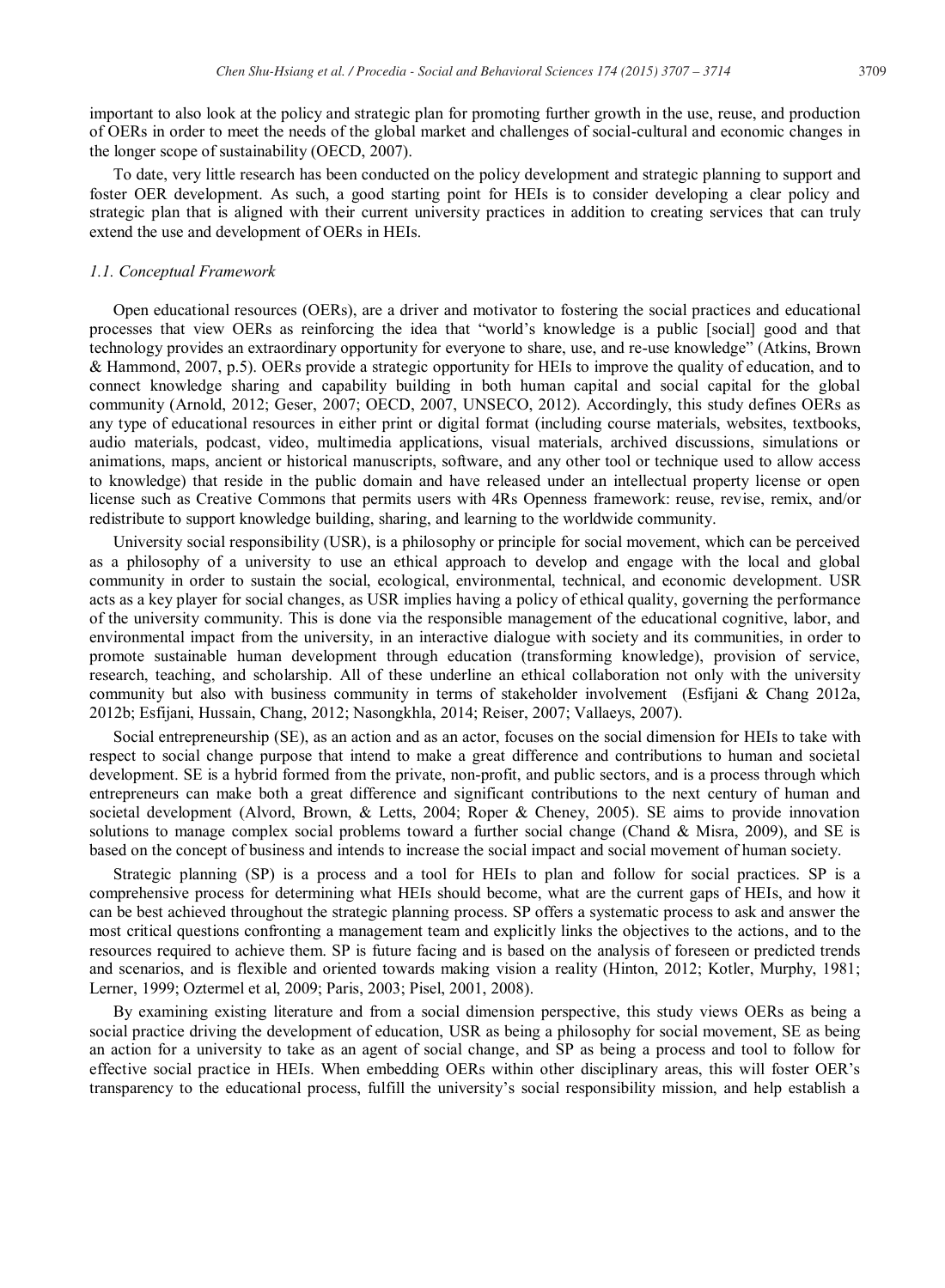new sustainable development model for education.

Accordingly, the purpose of this study is to propose a strategic planning process (SPP) model for Asian HEIs for incorporate OER, USR, and SE into its current strategic plan and making it sustainable. The proposed SPP Model will serve as a guide for mapping out a strategic plan along with activities for aligning and implementing OER, which together can connect strategic planning to universities' sustainable effectiveness and success in the long term. The research objective in this study is to develop a strategic planning process model based on the concept of open educational resources, university social responsibility, and social entrepreneurship

#### **2. Research Methodology**

A systematic literature review (SLR) has been discussed in a number of articles (Bandara, Miskon, & Fielt, 2011; Khan, Kunz, Kleijnen, & Antes, 2003; Liyanagunawardena, Adams, & Williams, 2013). The review begins from the disciplinary stance by exploring journals listed within educational technology, business and management, and social entrepreneurship journals. Various online databases including ProQuest, JSTOR, IEEEXplorer, Scopus, Google Scholar, and Springer, were used to find related scholarly articles. A variety of keyword descriptors were used in searching within these online databases. The keyword descriptions searched include "open educational resources", "university social responsibility", "social entrepreneurship", "strategic planning for higher education", and "strategic planning process model for higher education" in the title, article keywords, and abstracts summaries. In searching for applicable articles, the search engines were limited to search peer-reviewed journals, peer-reviewed conference proceedings, and books during the time period from 1987 to 2014. In addition, the basic Boolean search operator "And" was used with a subset of keywords to narrow down some of the search results. The initial resource count from OER was 255, USR was 37, SE was 24, and SP was 50. After examining the quality of the content and the relevance to the topic, the final resources included in this study numbered 95. This systematic literature review helped linking together the areas of OER, USR, SE, and SP in order to create the SPP model proposed in this study.

### **3. Strategic Planning Process Model**

A strategic planning process (SPP) model is a comprehensive strategic planning process model that fits between HEIs and their changing marketing opportunities. Based on the literature review of the previous strategic planning process models, a SPP model will be proposed in the following section. A SPP model is a useful tool for institutions that are truly serious about implementing OER and USR for teaching and learning on campus. The vision statement resulting from the SPP needs to be put on paper, disseminated to the entire institution, and readily available. Complementing this vision statement is a planning process that is strategic in nature. It acknowledges the opportunities and challenges inherent in technological change. The most effective institutions will not only have a strategic plan worthy of the name, but the actual planning process will be fully operational down to the details of how that institutions functions. This proposed SPP model not only give HEIs clarity but also conserves workload by focusing attention on the most important planning activities and processes.

In alignment with the suggested steps of social entrepreneurship from previous studies, elements include: (1) envisioning, (2) formulating, (3) taking action, (4) evaluating, and (5) sustaining (London & Morfopolos, 2010). These suggested steps are incorporated into the proposed SPP model. The proposed SPP Model (Appendix A.) consists of six stages including (1) envisioning, (2) social situational analysis, (3) strategic formulation, (4) taking action, (5) evaluating, and (6) sustaining, each of which will be explained in the following paragraphs.

1. Envisioning – A case study was conducted in the HEIs in the Netherlands that states there existed a lack of institution's own vision for OER development. The lack of this alignment may result in the educational strategy being at risk of being too out-dated to meet the needs of the surrounding environment (Janssen, Jelgerhuis, & Schuwer, 2014). Thus, envisioning and developing the vision, mission and values for OER and USR must take both a bottom-up and a top-down approach. (Janssen, Jelgerhuis, & Schuwer, 2014). During the envisioning stage, the importance of OER and USR should be described and aligned with the core vision, mission, and values of the institution. This stage is perhaps the most challenging phase, because institutional planners or administrators may spend lots of time to considering where should go rather than the required to actually get there. Thus, in the envisioning stage, identification of the desired vision, mission, and values in relation to OER and USR is an important step to consider.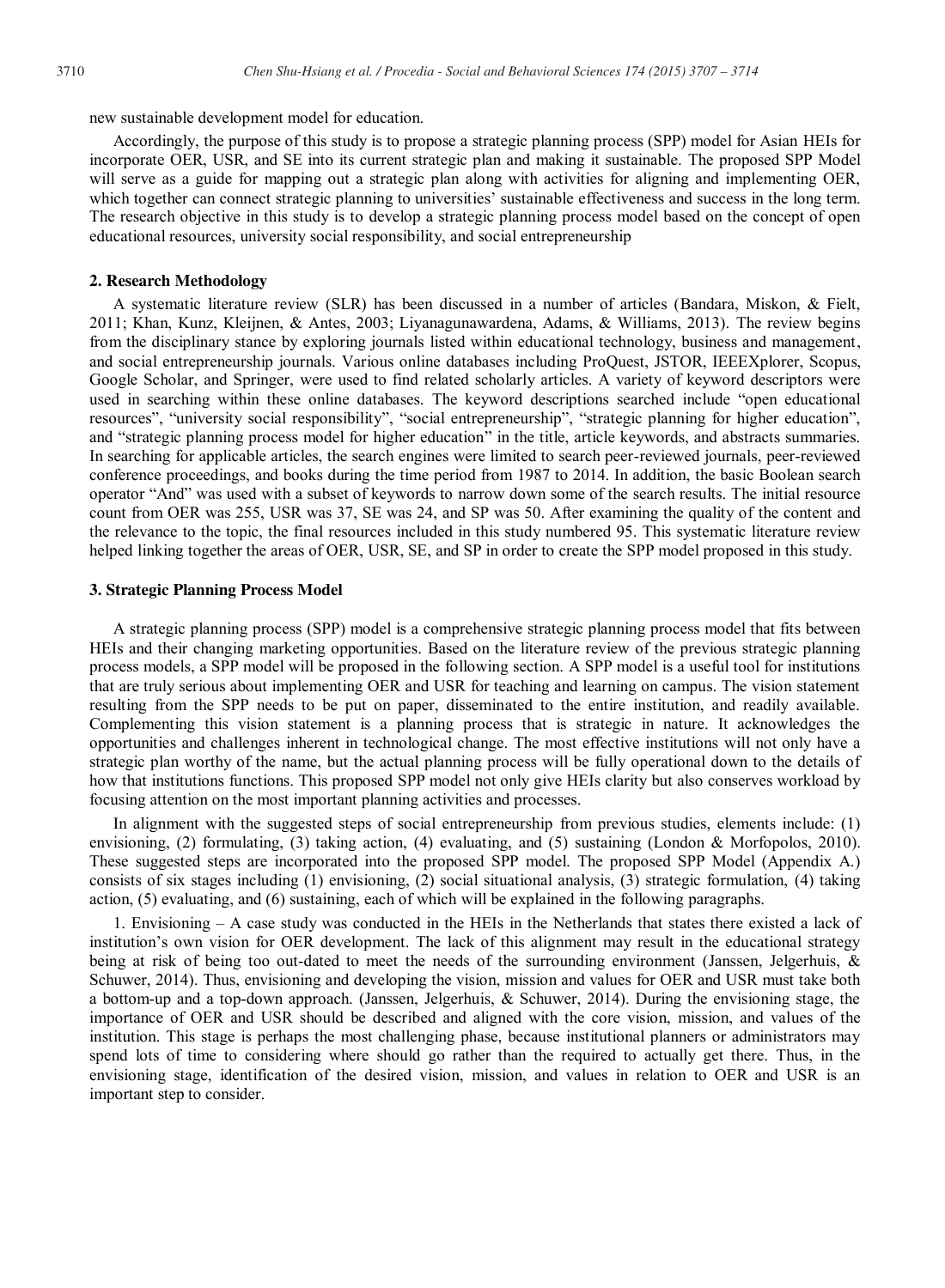2. Social Situational Analysis – The main guiding question to consider in this stage is where an HEI is now by examining their needs and gaps, and recognizing the sustainable conditions required for the desired OER and USR vision, mission, and values that were defined in the first stage. The internal and external analysis, gaps analysis, and OER and USR readiness assessment will need to be conducted at this stage. A variety of strategic planning process tools were reviewed in Trainer (2004) including (1) SWOT (strengths, weaknesses, opportunities, and threats) analysis, (2) TOWS (Turning Opportunities and Weakness into Strengths) analysis, (3) Nominal group technique, (4) Affinity diagrams, (5) SMART (specific, measurable, achievable or attainable, results-oriented, and time-bound) language, (6) Responsibility matrix, (7) Flowcharting, (8) Cause-and-Effect diagrams, (9) Presentation of quantitative data, and (10) Goal attainment teams. These tools are useful in assisting institutional planners or administrators with the strategic planning process to identify, examine, collect, analyse, and deliver the information about the current condition, issues, gaps, strengths, weakness, opportunities, challenges, and competitiveness. By utilizing a number of tools, the planners and administrator will be able to identify what the needs are and what should be addressed to meet the desired vision and mission from the sustainable situational analysis.

3. Strategic Formulation – In order to answer the main question of how do achieve the goals from the strategy formulation stage, institutional planners or administrators have to develop measurable goals, objectives, and implementation strategies and initiatives based on the results of the sustainable situational analysis. The goals and objectives have to follow the SMART (specific, measurable, achievable or attainable, results-oriented, and timebound) language approach.

4. Taking Action – At this stage, institutional planners or administrators have to focus on decisions and tasks. This stage will create opportunities and actual action plans to address the social gaps and needs that have been identified in stage two – social situational analysis. They act as social entrepreneurs and require actions to promote the social awareness and foster OER and USR development and practice in Asian HEIs. Thus, tasks, timelines, resources, accountability, and communication should be addressed in this stage.

5. Evaluating – This stage includes learning from and evaluating the outcomes. A numbers of questions to help institutional planners and administrators to self-evaluate the SPP model is provided in the Paris (2003). By evaluating the results of previous steps to see if the vision and mission have been stated concisely, and receiving feedback from evaluating the outcomes of the SPP model, the institutional planners and administrators can learn much more from the results and outcomes in order to create required improvements.

6. Sustaining – To truly sustain the SPP model, developing advocacy and a periodic review will enable the institution to adapt to short-term volatility while maintaining their long-term strategic vision. Thus, periodic review and advocacy are important elements for sustaining the SPP model.

#### **4. Conclusion & Implications**

In alignment with the current status of OER and the changing landscape of higher education institutions, it should be noted that higher education institutions have an important responsibility to provide quality teaching and learning as a core mission in order to contribute to social and economic development. OECD (2007) has proposed four major common missions that higher education institutions should consider as follows: (1) developing human capital (primarily through teaching), (2) building / creating knowledge (primarily through research and knowledge development), and (3) maintaining knowledge (inter-generational storage and transmission of knowledge (Glennie, Harley, & Butcher, 2012, p. 15). Thus, to achieve these common missions, higher education institutions have to expand their vision, mission, goals, objectives, and strategies beyond the current practices in order to fulfill new functions to assure sustainable development in education. A major requirement drawn from the previous studies is to take into account and move forward in determining the most relevant paths for worldwide higher education institutions to engage and initiate their USR practices through OER because USR will soon become a global philosophy, which can be perceived as a key player for sustainability in education. In order for higher education institutions to work together toward a sustainable future and solve current challenges, HEIs should take actions as social entrepreneurs on a large scale; envision the future of HEIs through embracing social entrepreneurship as the appropriate process with ethical behaviour and a mind-set toward the philosophy of university social responsibility by creating and sharing of OER. This vision includes the idea of sustainability for future education through consideration of economic, environmental, and social-cultural dimensions. This will foster the transformative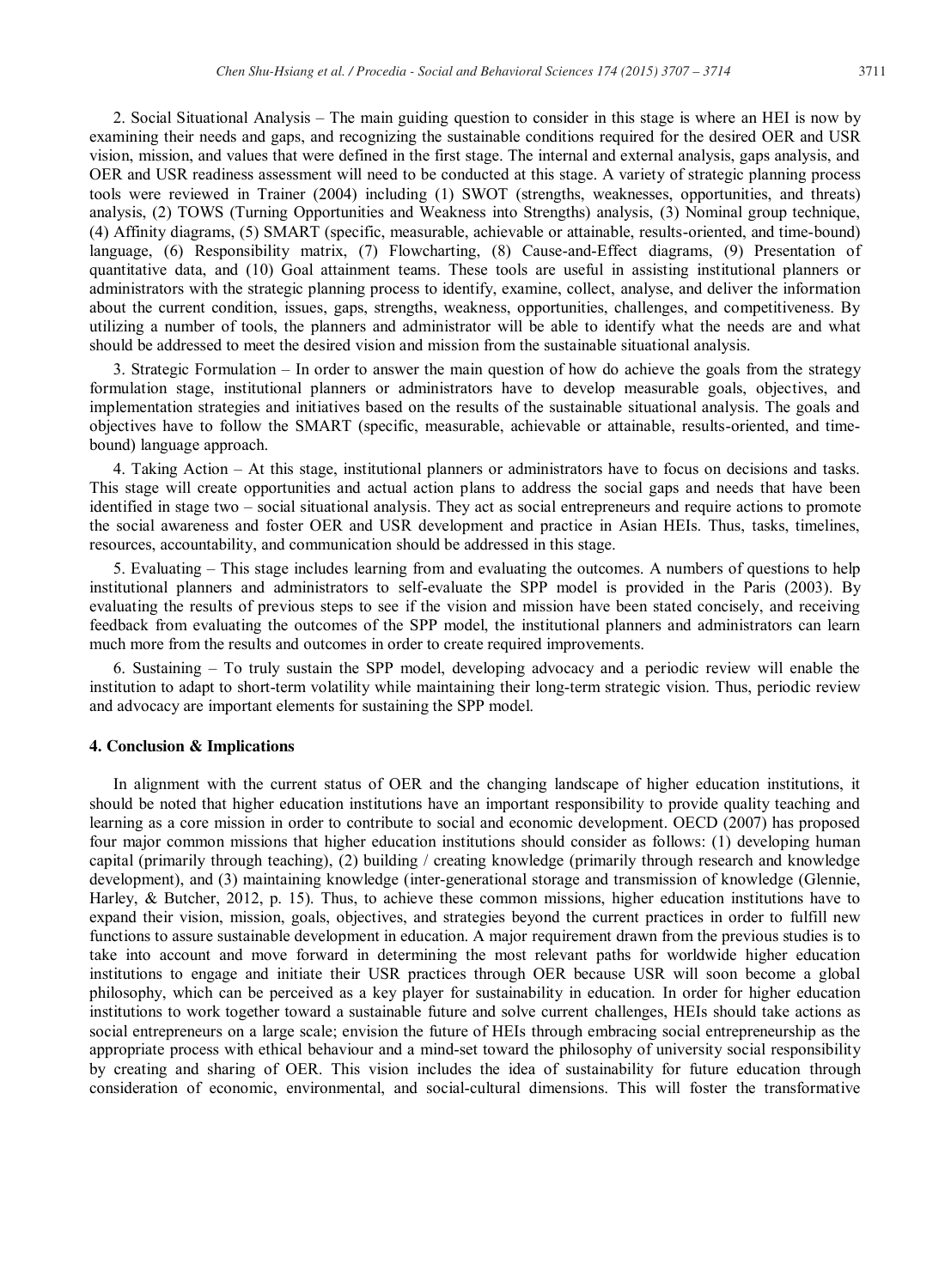movement toward an open knowledge-based society and provide tomorrow's leaders with motivation to build a better future together. The proposed SPP model will serve as a guide for mapping out a strategic plan and activities for aligning and implementing OER, which can bind strategic planning to a university's effectiveness and success in sustainability for the long term. The SPP model can also help HEIs to guide their vision, mission, value, goals, and strategies to foster OER development and practices.





#### **References**

- Alvord, S. H., Brown, L. D., & Letts, C. W. (2004). Social entrepreneurship and societal transformation: An exploratory study. *Journal of Applied Behavioral Science , 40*, 260-282.
- Arnold, P. (2012). Open educational resources: The way to go, or mission impossible in (German) higher education? In L. Stillman, D. T, A. Sabiescu, & N. Memarovic (Ed.), *CIRN 2012 Community Informatics Conference: 'Ideals meet Reality.* Monash.
- Atkins, D. E., Brown, J. S., & Hammond, A. L. (2007). *A review of the open educational resources (OER) movement: Achievements, challenges, and new opportunities.* Report to the William and Flora Hewlett Foundation.
- Bandara, W., Miskon, S., & Fielt, E. (2011) A systematic, tool-supported method for conducting literature reviews in information systems. In Tuunainen, V., Nandhakumar, J., Rossi, M., & Soliman, W. (Eds.) Proceedings of the19th European Conference on Information Systems (ECIS 2011), Helsinki, Finland. http://eprints.qut.edu.au/42184/42184c.pdf
- Chand, V. S., & Misra, S. (2009). Teachers as educational-social entrepreneurs: The innovation-social entrepreneurship spiral. *Journal of Entrepreneurship , 18*, 219-228.
- Daniel, S. J. (2006). eLearning and free open source software: THe key to global mass higher education? *Commonwealth of Learning.* Malaysia. Retrieved from http://www.col.org/resources/speeches/2006presentations/Pages/2006-01-05.aspx
- Esfijani, A., & Chang, E. (2012a). A fuzzy logic based approach for measuring virtual university social responsibility. *In proceeding of: The 2nd*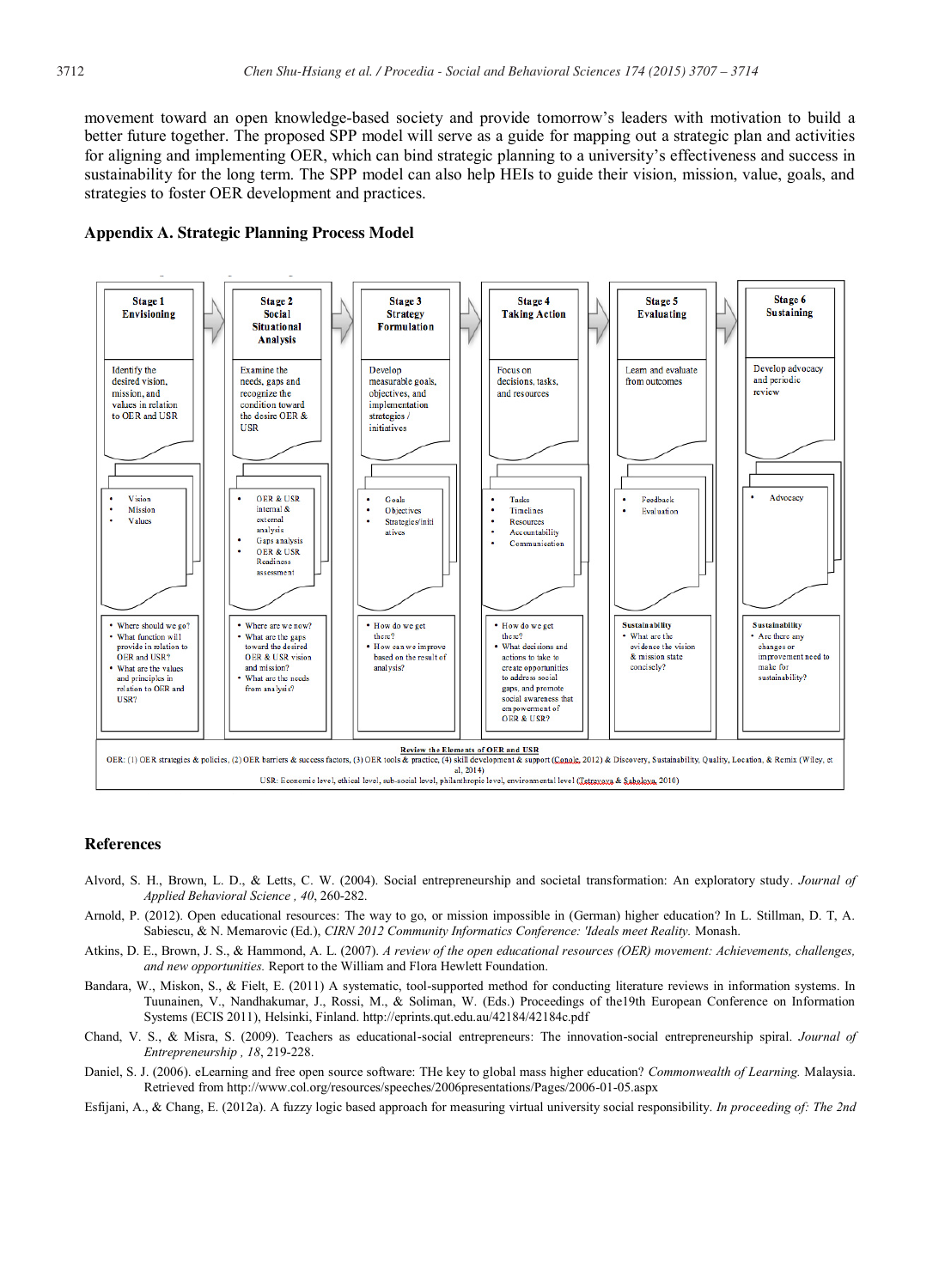*World Conference on Soft Computing*, (pp. 149-154).

- Esfijani, A., & Chang, E. (2012b). Metrics development for measuring virtual university social responsibility. *2012 IEEE 12th International Conference on Advanced Learning Technologies* (pp. 724-725). IEEE.
- Esfijani, A., Hussain, F. K., & Chang, E. (2012). An approach to university social responsibility ontology development through text analyses. *Human System Interactions (HSI), 2012 5th International Conference* (pp. 1-7). Perth, WA: IEEE.
- Foote, T. (2005). Wikipedia. *Utah: Open Education Conference* .
- Geser, G. (Ed.). (2007). Open educational practices and resources: OLCOS roadmap 2012. Salzburg , Austria: Salzburg Research Edmedia Research Group. From http://www.olcos.org/cms/upload/docs/olcos\_roadmap.pdf
- Glennie, J., Harley, K., & Butcher, N. (2012). Introduction: Discourses in the development of OER practice and policy. In J. Glennie, K. Harley, N. Butcher, & T. van Wyk (Eds.), *Open educational resources and change in higher education: Reflections from practice.* Vancouver: Commonwealth of Learning.
- Hilton III, J. L., Wiley, D., Stein, J., & Johnson, A. (2010). The four R's of openness and ALMS analysis: Framework for open educational resources.
- Hinton, K. E. (2012). *A practical guide to strategic planning in higher education.* Society for College and University Planning.
- Janssen, B., Jelgerhuis, H., & Schuwer, R. (2014). Supporting open education policymaking by higher education institutions in the Netherlands: Lessons learned. OCWC Global Conference 2014. From http://conference.ocwconsortium.org/2014/ai1ec\_event/supporting-openeducation-policy-making-by-higher-education-institutions-in-the-netherlands-lessons-learned-ben-janssen-robert-schuwer-and-hesterjelgerhuis/?instance\_id=
- Khan, K. S., Kunz, R., Kleijnen, J., & Antes, G. (2003). Five steps to conducting a systematic review. *Journal of the Royal Society of Medicine, 96* (3): 118-121. From http://www.ncbi.nlm.nih.gov/pmc/articles/PMC539417/
- Kotler, P., & Murphy, P. E. (1981). Strategic planning for higher education. *The Journal of Higher Education, 52* (5), 470-489.
- Liyanagunawardena, T. R., Adams, A. A., Williams, S. A. (2013). MOOCs: A systematic study of the published literature 2008 2012. The International Review of Research in Open and Distance Learning, *14* (3). From http://www.irrodl.org/index.php/irrodl/article/view/1455/2531
- Lerner, A. L. (1999). *A strategic planning primer for higher education.* From http://grapevine.laspositascollege.edu/academicservices/documents/InstitutionalEffectiveness/CSUStrategicPlanningReport.pdf
- London, M., & Morfopoulos, R. G. (2010). *Social entrepreneurship: How to start successful corporate social responsibility and communitybased initiatives for advocacy and change.* New York, NY: Routledge.
- Nasongkhla, J. MOOC (Massive Open Online Courseware) Connectivist in 21<sup>st</sup> Century: Role of university social entrepreneur (USE) and social responsibility (USR). *Journal of Education Studies, 42* (1).
- OECD. (2007). *Giving knowledge for free: The emergence of open educational resources.* OECD Publishing.
- Oztemel, E., Kubat, C., & Taskin, H. (2009). A road map for strategic planning in higher education institutions. *6th Research/Expert Conference with International Participations "QUALITY 2009"*, (pp. 601-610). Neum.
- Paris, K. A. (2003). *Strategic planning in the university.* University of Wisconsin System Board of Regents.
- Pisel, K. P. (2001). *The validation of a detailed strategic planning process model for the implementation of distance education in higher education.* Norfolk, VA: Old Dominion University.
- Pisel, K. P. (2008). A strategic planning process model for distance education. *Online Journal of Distance Learning Administration, 9*(2). Retrieved from http://www.westga.edu/~distance/ojdla/summer112/pisel112.html
- Reiser, J. (2007). Managing university social responsibility. International Sustainable Campus Network: Best Practices Future Challenges, Zurich, Switzerland. From http://www.international-sustainable-campus-network.org/view-document/108-panel-b1-juan-reiserpontificia-universidad-catolica-del-peru.html
- Roper, J., & Cheney, G. (2005). Leadership, learning and human resource management: The meaning of social entrepreneurship today. *Corporate Governance, 5* (3), 95-104.
- Trainer, J. F. (2004). *Models and tools for strategic planning. New Directions for Institutional Research.* John Wiley & Sons, Inc.
- UNESCO. (2012). 2012 PARIS OER DECLARATION. Paris. From http://www.unesco.org/new/fileadmin/MULTIMEDIA/HQ/CI/CI/pdf/Events/Paris%20OER%20Declaration\_01.pdf
- United Nations. (1987). *Report of the World Commission on Environment and Development.*
- Vallaeys, F. (2013). *Defining social responsibility: A matter of philosophical urgency for university.* Retrieved from Global university network for innovation: http://www.guninetwork.org/resources/he-articles/defining-social-responsibility-a-matter-of-urgency-for-philosophyand-universities
- Weller, M. (2012). The openness-creativity cycle in education A perspective. *Journal of Interactive Media in Education*, 1-10.
- Wiley, D. (2009). Impediments to learning object reuse and openness as a potential solution. *Revista Brasileira de Informática na Educação, 17* (3).
- Wiley, D. (2007). On the sustainability of open educational resource initiatives in higher education.
- Wiley, D. (2010a). Openness as catalyst for an educational reformation. *EDUCUASE Review, 45* (4), 14-20.
- Wiley, D. (2010b). The open future: Openness as catalyst for an educational reformation. *Educase Review*, 15-20.